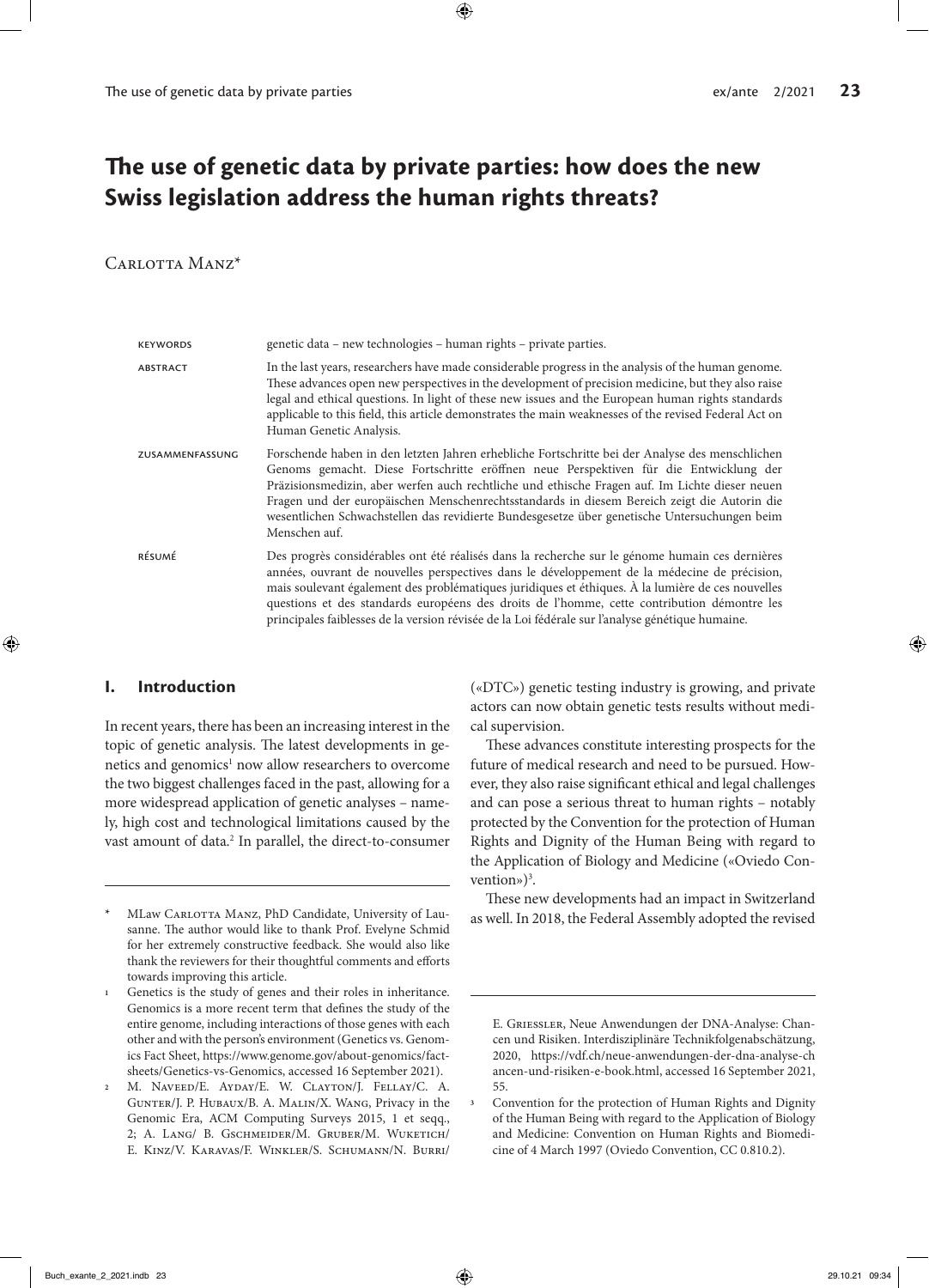version of the Federal Act on Human Genetic Testing («HGTA»)4 , which is expected to come into force in 2022.5

The purpose of this paper is to analyse how the revision addresses threats to human rights emerging from the latest developments in genetic analyses. This paper is structured in five parts. First, I will outline the latest progress in the field of genetic analysis and the ensuing implications for human rights. Secondly, I will examine the relevant European human rights standards in this field. I will then provide a critical analysis of the HGTA and the 2018 HGTA revision. This analysis will reveal a series of rather theoretical solutions to the human rights issues outlined previously. Finally, the fifth part of this paper concludes by discussing the approach adopted by the Swiss HGTA in the fragmented European legal framework.

# **II. Developments in genetic analysis and human rights implications**

### **A. Latest developments in the field of genetic analysis**

Just over twenty years ago, the announcement that the Human Genome Project had completed its goals, led to the beginning of the genomic era.<sup>6</sup> On that occasion, the Prime Minister of the United Kingdom and the President of the United States announced the completion of the first draft of the human genome<sup>7</sup>.<sup>8</sup> Since then, a lot has changed and the latest developments are now allowing faster and cheaper genetic testing and whole genome sequencing («WGS»).<sup>9</sup> To provide a context, the first attempt to WGS, which was sponsored by the United States National Institute of Health, was launched in 1990 and

- **<sup>4</sup>** Federal Act on Human Genetic Testing of 8 October 2004 (HGTA, CC 810.12)
- **<sup>5</sup>** Révision de la loi fédérale sur l'analyse génétique humaine, https://www.bag.admin.ch/bag/fr/home/medizin-undforschung/genetische-untersuchungen/aktuelle-rechtsetzungsprojekte1.html, accessed 16 September 2021.
- **<sup>6</sup>** Naveed/Ayday/Clayton/Fellay/Gunter/Hubaux/Malin/Wang (fn. 2), 2.
- **<sup>7</sup>** The complete set of genes of a human being i.e., the entirety of the genetic information of an individual (A. De Paor, Genetics, Disability and the Law: Towards an EU Legal Framework, Cambridge 2017, 17).
- **<sup>8</sup>** A. M. Lesk, Introduction to Genomics, 3rd edition, Oxford 2017, 63.
- The process of mapping the full DNA sequence of an individual's genome. In: NAVEED/AYDAY/CLAYTON/FELLAY/GUNTER/ Hubaux/Malin/Wang (fn. 2), 2.

took thirteen years and 3 billion USD to be completed.10 Now, using new generation sequencing methods, it is possible to sequence the genome of an organism in a single day.11 Furthermore, the costs have significantly dropped. Today, the sequencing of a human genome can be carried out for just over 1 000 USD.12

Traditionally, genetic analyses were services provided by large research laboratories or in clinical settings. However, in the last decade the decreasing price of this technique has led to an increasing offer of DTC genetic testing by private companies.13 While the providers of DTC tests are often based abroad, they offer their services to Swiss customers on the Internet – without the involvement of medical professionals.<sup>14</sup> In this scenario, the customer orders the genetic test online and receives the material to collect a biological sample (usually, a mouth swab). The individual then sends the genetic material to the company and his or her DNA is analysed. A few weeks later, the customer is provided with the results via e-mail or through a secure website.15 Three of the most renowned DTC companies (23andMe<sup>16</sup>, AncestryDNA<sup>17</sup> and MyHeritage<sup>18</sup>) are experiencing remarkable international success. For instance, in 2019 AncestryDNA reported having a database of tests from more than 10 million people.<sup>19</sup> UGALMUGLE and Swain argue that the DTC genetic testing market ex-

- **<sup>11</sup>** S. Behjati and P. S. Tarpey, What Is Next Generation Sequencing?, Archives of Disease in Childhood – Education and Practice 2013, 236 et seqq., 236.
- **<sup>12</sup>** The cost of sequencing a human genome, https://www.genome.gov/about-genomics/fact-sheets/Sequencing-Human-Genome-cost, accessed 16 September 2021.
- **<sup>13</sup>** Naveed/Ayday/Clayton/Fellay/Gunter/Hubaux/Malin/Wang (fn. 2), 7.
- **<sup>14</sup>** Lang/Gschmeider/Gruber/Wuketich/Kinz/Karavas/ Winkler/Schumann/Burri/Griessler (fn. 2), 9.
- **<sup>15</sup>** L. Kalokairinou/H. C. Howard/S. Slokenberga/E. Fisher/M. Flatscher-Thoni/M. Hartlev/R. van Hellemondt/J. Juskevicius/J. Kapelenska-Pregowska/P. Kovac/L. Lovrecic/H. Nys/A. de Paor/A. Phillips/L. Prudil/E. Rial-Sebbag/C. M. Romeo Casabona/J. Sandor/A. Schuster/S. Soini/K. H. Sovig/D. Stoffel/T. Titma/T. Trokanas/P. Borry, Legislation of Direct-to-Consumer Genetic Testing in Europe: A Fragmented Regulatory Landscape, Journal of Community Genetics 2018, 117 et seqq., 118.
- **<sup>16</sup>** 23andMe, https://www.23andMe.com/?ada=on&prs=car, accessed 16 September 2021.
- **<sup>17</sup>** AncestryDNA, https://www.ancestry.com/dna/, accessed 16 September 2021.
- **<sup>18</sup>** MyHeritage, https://www.myheritage.com, accessed 16 September 2021.
- **<sup>19</sup>** S. A. Mahmoud-Davis, Direct-to-Consumer Genetic Testing – Empowering EU Consumers and Giving Meaning to the Informed Consent Process Within the IVDR and GPDR

**<sup>10</sup>** Naveed/Ayday/Clayton/Fellay/Gunter/Hubaux/Malin/Wang (fn. 2), 2.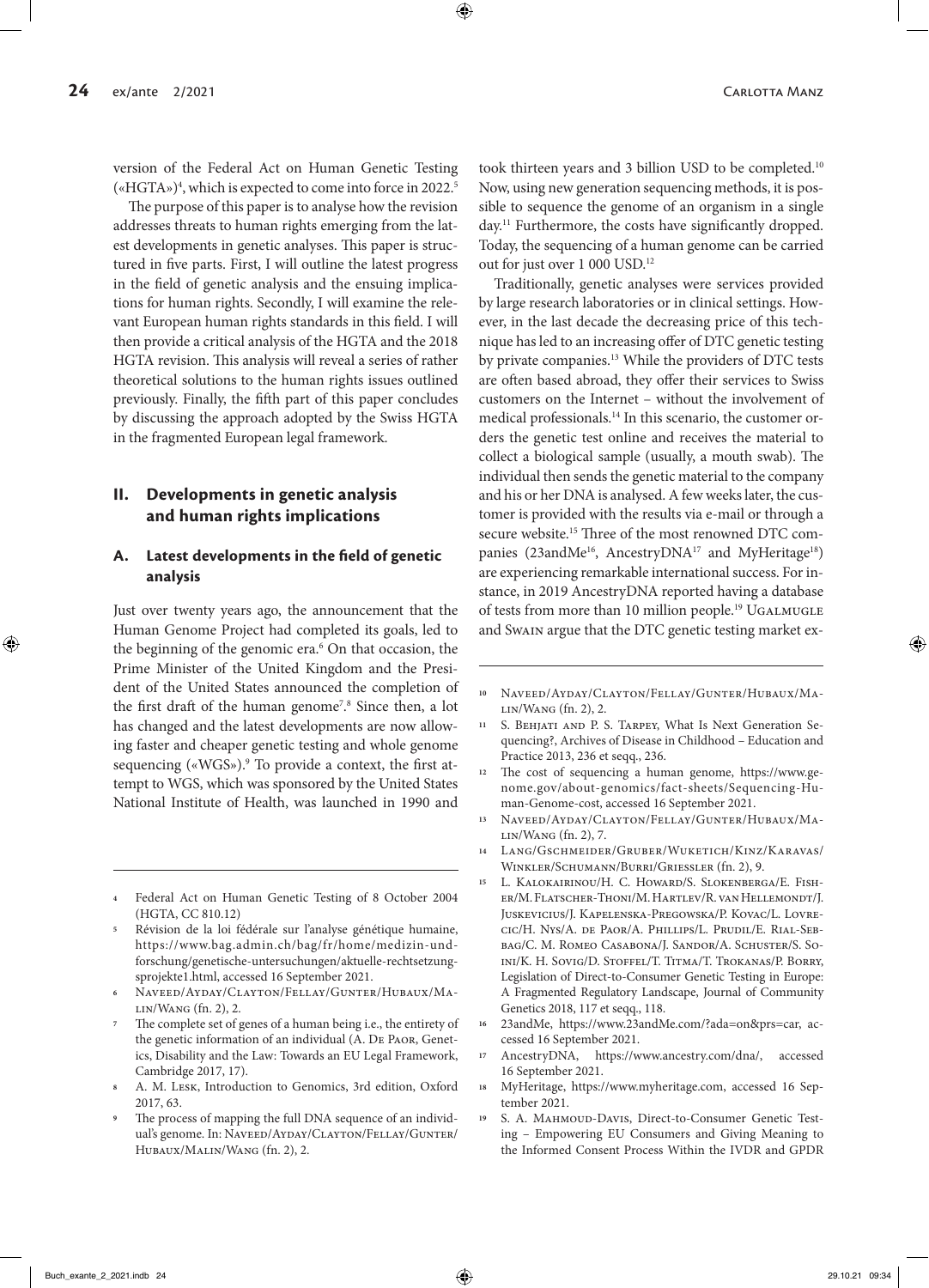ceeded 1 billion USD in 2019 and predict that it will exceed 3.4 billion USD by the end of 2028.20 In Switzerland, the interest in DTC genetic testing is growing as well. In 2017 the number of tests ordered doubled compared to the previous year.<sup>21</sup>

A wide range of both health-related and non-health-related information can be drawn from an individual's DNA. These can be grouped into two broad categories. The first group (health-related information) includes genetic variations that *will cause* an adverse effect on the individual's well-being, such as the mutation of the HBB gene for Sickle cell anaemia. The first group also encompasses genetic variations associated with an individual's *increased susceptibility* to a particular disease (the large majority), like the breast cancer predisposition variant BRCA 1/2.<sup>22</sup> Moreover, this group also includes pharmacogenomic tests (which determine the influence of an individual's genome on his or her reactions to drugs)<sup>23</sup> and nutrigenetic tests (which analyse how genetic variants can influence the body's metabolism and its responses to nutrients)<sup>24</sup>. The second group (non-health-related information) concerns ancestry, relatedness (paternity, maternity, or relative's identification)<sup>25</sup> or other «fun traits».<sup>26</sup> With regards to the latter, the website of 23andMe offers its clients services to discover «more insights into what makes

Frameworks Washington University Global Studies Law Review 2020, 1 et seqq., 8.

- **<sup>20</sup>** S. Ugalmugle/R. Swain, DTC Genetic Testing Market to exceed US \$3.4 Bn by 2028, Global Market Insights 2020, https://www.gminsights.com/pressrelease/direct-to-consumer-dtc-genetic-testing-market, accessed 16 September 2021.
- **<sup>21</sup>** L. Jorio, Quand quelques gouttes de salive peuvent changer votre vie, Swissinfo.ch 2018, https://www.swissinfo.ch/fre/ tests-adn\_quand-quelques-gouttes-de-salive-peuvent-chang er-votre-vie/44117364, accessed 16 September 2021.
- **<sup>22</sup>** Naveed/Ayday/Clayton/Fellay/Gunter/Hubaux/Malin/Wang (fn. 2), 6.
- **<sup>23</sup>** E. Hafen, The key lies in the genes, Zukunftsblog 2020, https://ethz.ch/en/news-and-events/eth-news/news/2020/06/ zukunftsblog-ernst-hafen-the-key-lies-in-the-genes.html, accessed 16 September 2021.
- **<sup>24</sup>** M. Floris/A. Cano/L. Porru/R. Addis/A. Cambedda/M. L. IDDA/M. STERI/C. VENTURA/M. MAIOLI, Direct-to-Consumer Nutrigenetics Testing: An Overview, Nutrients 2020, 1 et seqq., 3.
- **<sup>25</sup>** A. M. Phillips, Only a Click Away DTC Genetics for Ancestry, Health, Love ... and More: A View of the Business and Regulatory Landscape, Applied & Translational Genomics 2016, 16 et seqq., 18.
- **<sup>26</sup>** Kalokairinou/Howard/Slokenberga/Fisher/Flatscher-Thoni/Hartlev/van Hellemondt/Juskevicius/ Kapelenska-Pregowska/Kovac/Lovrecic/Nys/de Paor/ Phillips/Prudil/Rial-Sebbag/Romeo Casabona/Sandor/ Schuster/Soini/Sovig/Stoffel/Titma/Trokanas/Borry (fn. 15), 118.

them unique», like «cilantro taste aversion», predisposition to liking «sweet vs. salty» but also «odds of hating the sounds of chewing».<sup>27</sup>

# **B. What is the interest in genetic data collection and analysis for DTC companies?**

The collection and analysis of genetic data is extremely important for the development of new fields like precision medicine28 and pharmagenomics – and DTC companies are very well aware of it. If, at first glance, these companies provide a simple service (genetic analysis in return to a fee), the reality is slightly more complicated.

These companies' business strategy is primarily based on the collection of their clients' genetic data for other purposes, namely profit-oriented secondary transfer of information to research institutes and pharmaceutical companies<sup>29, 30</sup> Case in point: the contract concluded between Genentech<sup>31</sup> and 23andMe, which allows the Roche group's subsidiary to analyse the data from 3'000 Parkinson patients in order to develop new treatments against this disease. According to some accounts, Genentech is said to have paid around 60 million USD to have access to these data. From Genentech's point of view, one of the advantages is that the information has already been collected, genotyped and clinically annotated.32 Moreover, this process breaks the traditional recruitment process for subjects to participate in clinical studies and allows the research to advance more rapidly.<sup>33</sup>

Thus, the long-term goal of these companies is the mass gathering of genetic information. Sounds familiar? As underlined by JORDAN, this business strategy is very

- **<sup>30</sup>** Lang/Gschmeider/Gruber/Wuketich/Kinz/Karavas/ Winkler/Schumann/Burri/Griessler (fn. 2), 121.
- **<sup>31</sup>** Genentech, https://www.gene.com, accessed 16 September 2021.
- **<sup>32</sup>** B. Jordan, Chroniques genomiques: 23andMe ou comment (très bien) valoriser ses clients Médecine/Sciences (Paris) 2015, 447 et seqq., 447.
- **<sup>33</sup>** Mahmoud-Davis (fn. 19), 10.

**<sup>27</sup>** 23andMe, Ancestry + Traits Service, https://www.23andMe. com/dna-ancestry?ada=on, accessed 16 September 2021.

**<sup>28</sup>** Precision medicine uses relevant information (notably genetic data) about a person to further personalize his or her healthcare - as opposed to a «one fits all» approach (G. O. SCHAEFER/E. S. TAI/S. SUN, Precision Medicine and Big Data: The Application of an Ethics Framework for Big Data in Health and Research, Asian Bioeth Rev 2019, 275 et seqq., 275).

**<sup>29</sup>** Pharmaceutical companies have notably a significant interest in obtaining the kind of information. As mentioned above, the rise of pharmagenomics has the potential to identify «the right drug, in the right dose, at the right time for each patient» (Hafen [fn. 23]).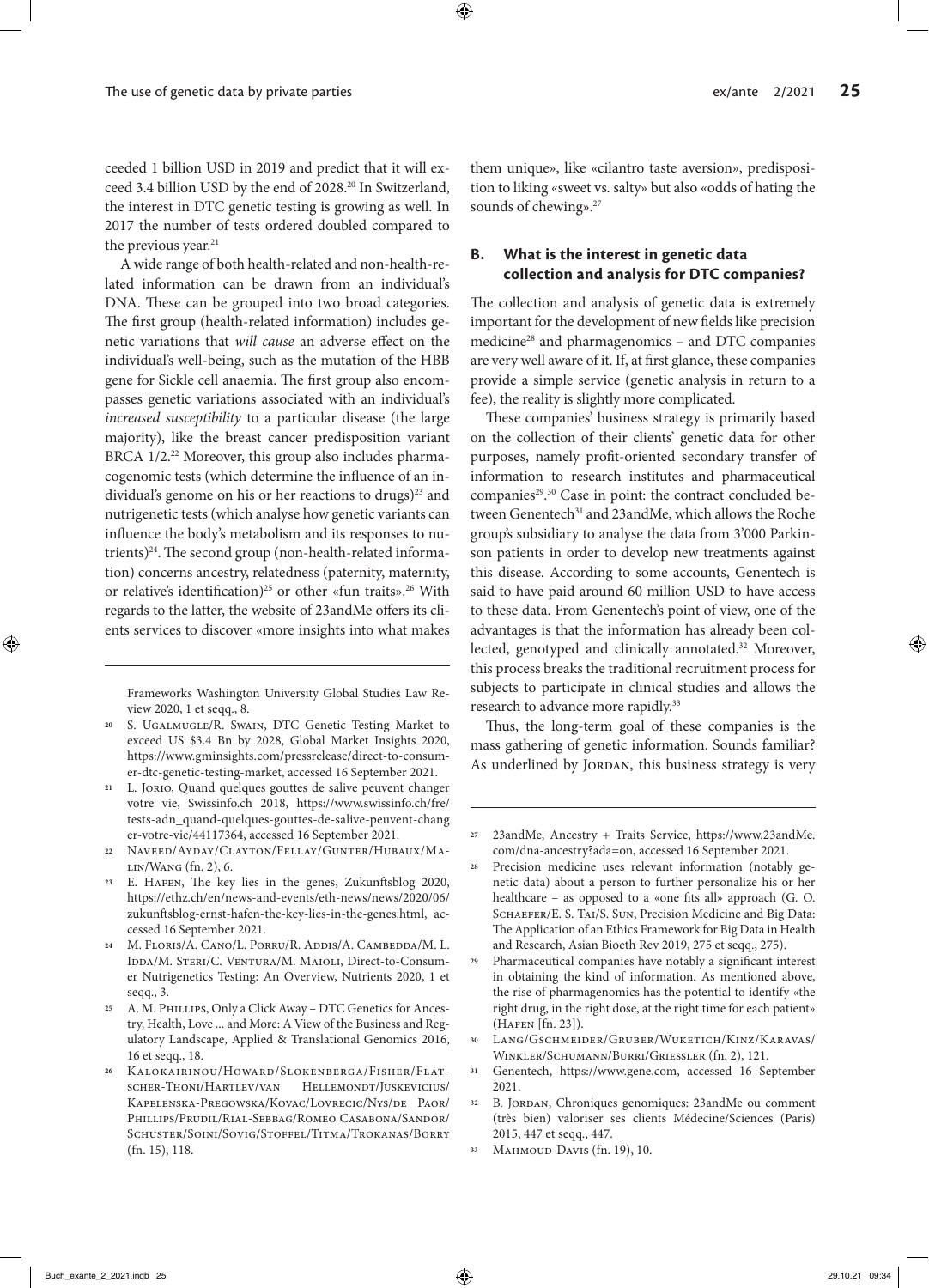similar to the one used by Google or Facebook.<sup>34</sup> In this regard, a member of the 23andMe board admitted in 2013 that «the long game here is not to make money selling kits (…) once you have the data (23andMe) does actually become the Google of personalized health care».<sup>35</sup> STOEKLÉ and others argue that it is a classic example of two-sided market, where two different user groups (in this case, the customers on the one hand and the research laboratories or pharmaceutic companies on the other) interact via an intermediary (the DTC company).<sup>36</sup>

### **C. Threats to human rights**

The growing popularity of DTC genetic testing raises several ethical and legal issues, of which the following three are particularly salient.

### **1. Absence of medical supervision and genetic counselling and the right to health**

Firstly, the *absence of medical supervision and genetic counselling for health-related genetic tests* raises concerns about the possible misinterpretation of the results by the customers, which may cause inappropriate healthcare decisions.37 This situation raises concerns under the right to health, since the individual may not have access to all the necessary health-related information to take an informed decision. In a limited number of cases, receiving genetic analysis results without the necessary guidance may cause anxiety and depression, interfering in turn with the right to mental health.<sup>38</sup>

#### **2. Threats to privacy**

Secondly, further concerns focus on *the privacy of the customers*. The complex structure of DTC companies and the two-sided business model make it difficult to understand who has really access to the client's data. Often, the company in contact with the clients is not the same as the one that owns the laboratories where the samples are analysed.<sup>42</sup> According to HAZEL and SLOBOGIN, out of the DTC companies based in the United States allowing some kind of third-party sharing, 71% use data for other purposes than provide results to costumers, 62% of them use data for research, and 78% provide genetic information to third parties in de-identified or aggregate forms without additional consumer consent.<sup>43</sup>

The special features of genetic data<sup>44</sup> are well-known. In light of the sensitive nature of this information, third party interest in accessing this data may result in privacy violations. In the European countries where only non-health-related tests can be shipped, the threat is still relevant. In fact, the customers are encouraged to allow

In Europe, health-related direct-to-consumer genetic tests are often not allowed.39 However, once the customers have access to their raw genetic data through a DTC company, they can find other ways to obtain health-related genetic test results. In fact, the advent of regulation over this sector led to the emergence of an increasing number of third interpretation websites,<sup>40</sup> allowing users to re-interpret their own genetic data online and obtain the (health) information desired.41

**<sup>34</sup>** Jordan (fn. 32), 447.

**<sup>35</sup>** C. Seife, 23andMe is terrifying, but not for the reasons the FDA thinks, Scientific America 2013, https://www.scientificamerican.com/article/23andMe-is-terrifying-but-not-forthe-reasons-the-fda-thinks/, accessed 16 September 2021.

<sup>&</sup>lt;sup>36</sup> H. C. Stoekle/M. F. MAMZER-BRUNEEL/G. VOGT/C. HERVE, 23andme: A New Two-Sided Data-Banking Market Model, BMC Medical Ethics 2016, 1 et seqq., 3–4.

**<sup>37</sup>** Kalokairinou/Howard/Slokenberga/Fisher/Flatscher-Thoni/Hartlev/van Hellemondt/Juskevicius/ Kapelenska-Pregowska/Kovac/Lovrecic/Nys/de Paor/ Phillips/Prudil/Rial-Sebbag/Romeo Casabona/Sandor/ Schuster/Soini/Sovig/Stoffel/Titma/Trokanas/Borry (fn. 15), 118.

**<sup>38</sup>** In light of recent studies, it is important to underline that this claim has been proven only for a limited category of findings, notably to Huntington disease (S. Oliveri/F. Ferrari/A. MANFRINATI/G. PRAVETTONI, A Systematic Review of the Psychological Implications of Genetic Testing: A Comparative Analysis Among Cardiovascular, Neurodegenerative and Cancer Diseases, Frontiers in Genetics 2018, 1 et seqq., 16).

**<sup>39</sup>** The website of 23andMe only ships health tests to five EU countries (Denmark, Finland, Ireland, Sweden and the Netherlands) (Манмоud-Davis [fn. 19], 9-10).

**<sup>40</sup>** See for example: Promethease, https://www.promethease. com/ or Codegen.eu, https://codegen.eu/, accessed 16 September 2021.

**<sup>41</sup>** L. Badalato/L. Kalokairinou/P. Borry, Third party interpretation of raw genetic data: an ethical exploration, Eur J Hum Genet 2017, 1189 et seqq., 1189.

**<sup>42</sup>** Lang/Gschmeider/Gruber/Wuketich/Kinz/Karavas/ Winkler/Schumann/Burri/Griessler (fn. 2), 179.

**<sup>43</sup>** J. Hazel/C. Slobogin, Who Knows What, and When? A Survey of the Privacy Policies Proffered by U.S. Direct-to-Consumer Genetic Testing Companies, Cornell Journal of Law and Policies 2018, 1 et seqq., 22.

**<sup>44</sup>** Notably, the «DNA contains information about an individual's health and behaviour, (…) it does not change much over time in an individual. (…) The DNA of any two individuals can be easily distinguished from one another. (…) (There is a) public perception of mystery about DNA. (…) (it) contains information about an individual's blood relatives.» (NAVEED/AYDAY/ Clayton/Fellay/Gunter/Hubaux/Malin/Wang [fn. 2], 41).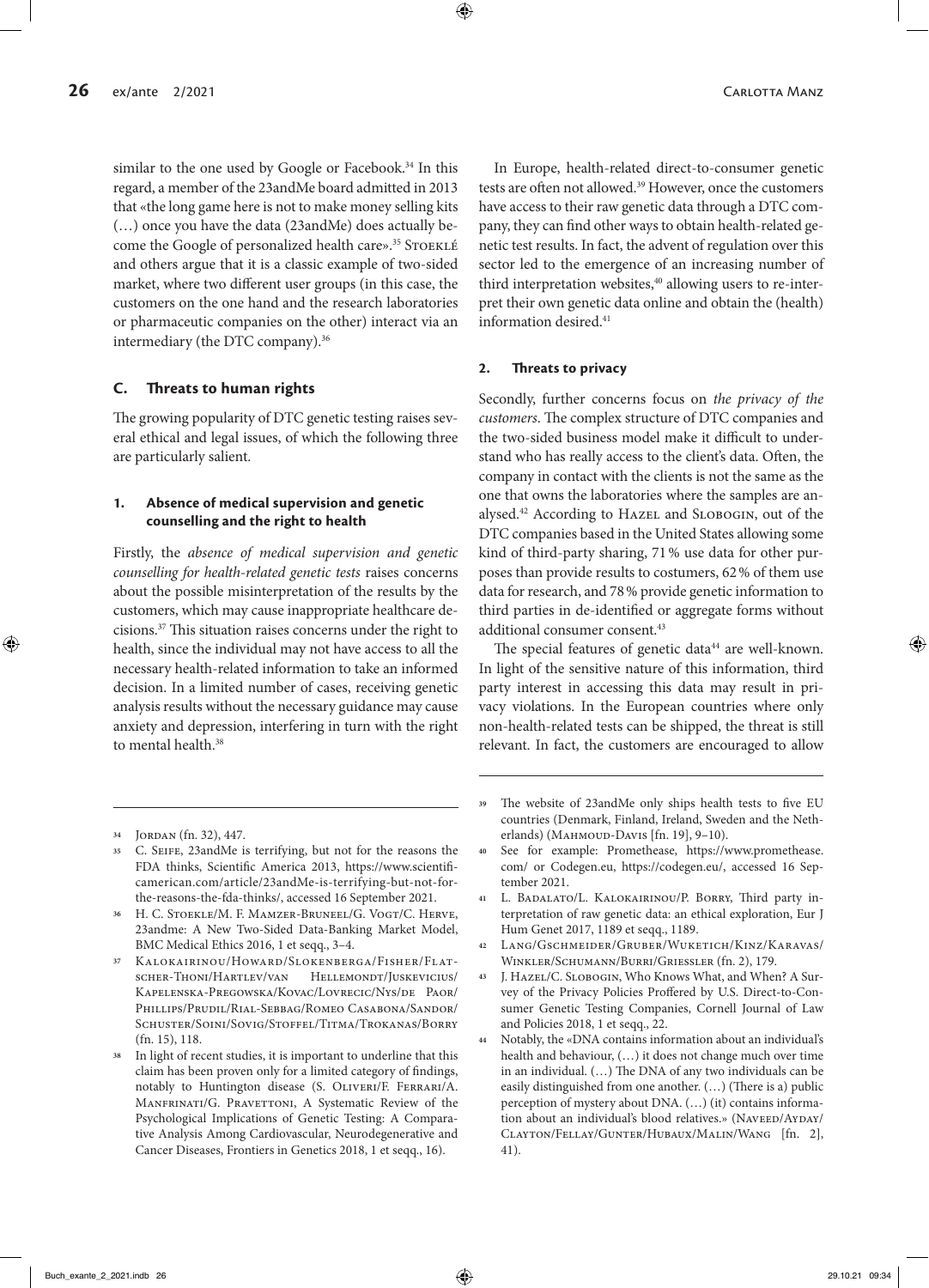the company to use their data for research in order to «become part of something bigger than themselves».<sup>45</sup>

Moreover, the unique nature of genetic data makes it difficult to protect the individual's privacy. For traditional health records, the privacy of research's subjects is generally protected by the removal of explicit attributes – for example, the name or the date of birth.<sup>46</sup> The same solution does not apply to genetic data: it has been demonstrated on several occasions that it is possible to re-identify individuals in large genetic datasets.<sup>47</sup>

Considering the threat posed to the individuals' privacy, this also raises concerns about their *informed consent*. As underlined by MAHMOUD-DAVIS, the biggest threat to an individual's autonomy when it comes to informed consent is his or her «lack of clear understanding of the choices presented, including the potential risks, benefits and consequences».48 The wrap contracts used by DTC companies for the purchase of these test are often extremely complex.49 This issue, combined with the technical nature of the subject matter, contribute to this dangerous situation where customers may get an inaccurate view about the secondary use of their data.

#### **3. Discrimination and stigmatisation concerns**

Thirdly, disclosure of genetic data entails *discrimination and stigmatisation concerns*, notably in the sectors of insurance and employment. Genetic data can be used by insurance companies as a tool to distinguish low and highrisk customers, which might result in some individuals not being able to afford their premiums or even being deprived of some kind of private healthcare access.<sup>50</sup> Moreover, there is an obvious financial incentive for the employer to gain insights into the future perspective health of his or her employees through their genetic data, allowing him or her to select who appears to be the healthiest workers in order to reduce the risks of compensation claims or reduced productivity.<sup>51</sup>

- **<sup>49</sup>** Phillips (fn. 25), 16–17.
- **<sup>50</sup>** De Paor (fn. 7), 64; S. Fatos, Genetic Data Misuse: Risk to Fundamental Human Rights in Developed Economies, Legal Issues Journal 2019, et seqq., 58.
- **<sup>51</sup>** Fatos (fn. 50), 58; De Paor (fn. 7), 57–58. See for example the U.S. military interest in genetic testing allowing identify profiles «of special relevance to military performance and medical cost containment» and, notably, the decision of an officer's promotion based on genetic testing (M.J. Mehlman/T.Y. Li,

# **III. Regional human rights standards: the Oviedo Convention and Additional Protocols**

The idea that advances in genetic technologies might cause a violation to an individual's human rights is not new and the Council of Europe has been active in this field since the 1980's.<sup>52</sup> The only legally binding international instrument explicitly dealing with the protection of human rights in biomedicine, the *Oviedo Convention*, was ratified by Switzerland in 2008. It elaborates some of the rights enshrined in the ECHR<sup>53</sup> and specifically addresses the topic of genetic testing. In this regard, it protects the right to privacy (Art. 10) and prohibits discrimination based on genetic heritage (Art. 11). Furthermore, the Oviedo Convention restricts the use of «predictive genetic tests»54 to health purposes or scientific research and mandates appropriate genetic counselling (Art. 12).

The *Additional Protocol to the Convention on Human Rights and Biomedicine concerning Genetic Testing for Health Purposes*, 55 which only applies to tests carried out for health reasons (Art. 2), goes one step further. According to Art. 7(1), genetic tests for health reasons may only be performed under medical supervision. Exceptions to this principle are possible – as long as that all the other provisions of the Protocol are met<sup>56</sup> - only in absence of «important implications for the health of the persons concerned or members of their family» (Art. 7([2]). MAHMOUD-DAVIS observes that this condition undermines the utility of the exception. In fact, it seems difficult to determine when such a subjective condition is met.<sup>57</sup> This Protocol has only been ratified by five member states (Czech Republic, Montenegro, Norway, Portugal, Republic of Moldova and Slovakia) and is therefore not binding

Ethical, Legal, Social and Policy Issues in the Use of Genomic Technology by the U.S. Military, J Law Biosci 2014, 244 et seqq., 247–248).

- **<sup>53</sup>** Convention for the Protection of Human Rights and Fundamental Freedoms of 4 November 1950 (ECHR, CC 0.101).
- **<sup>54</sup>** I.e., «tests which are predictive of genetic diseases, or which serve either to identify the subject as a carrier of a gene responsible for a disease or to detect a genetic predisposition or susceptibility to a disease» (Art. 12 Oviedo Convention).
- **<sup>55</sup>** Additional Protocol to the Convention on Human Rights and Biomedicine concerning Genetic Testing for Health Purposes of 27 November 2008 (Additional Protocol on Genetic Testing, CETS No. 203).
- **<sup>56</sup>** Notably, the quality of the tests (Art. 5), standards of genetic counselling and informed consent (Art. 8–9).
- **<sup>57</sup>** Mahmoud-Davis (fn. 19), 32.

**<sup>45</sup>** Mahmoud-Davis (fn. 19), 9–10.

**<sup>46</sup>** Naveed/Ayday/Clayton/Fellay/Gunter/Hubaux/Malin/Wang (fn. 2), 13.

**<sup>47</sup>** Phillips (fn. 25), 22.

**<sup>48</sup>** Mahmoud-Davis (fn. 19), 37.

**<sup>52</sup>** De Paor (fn. 7), 214.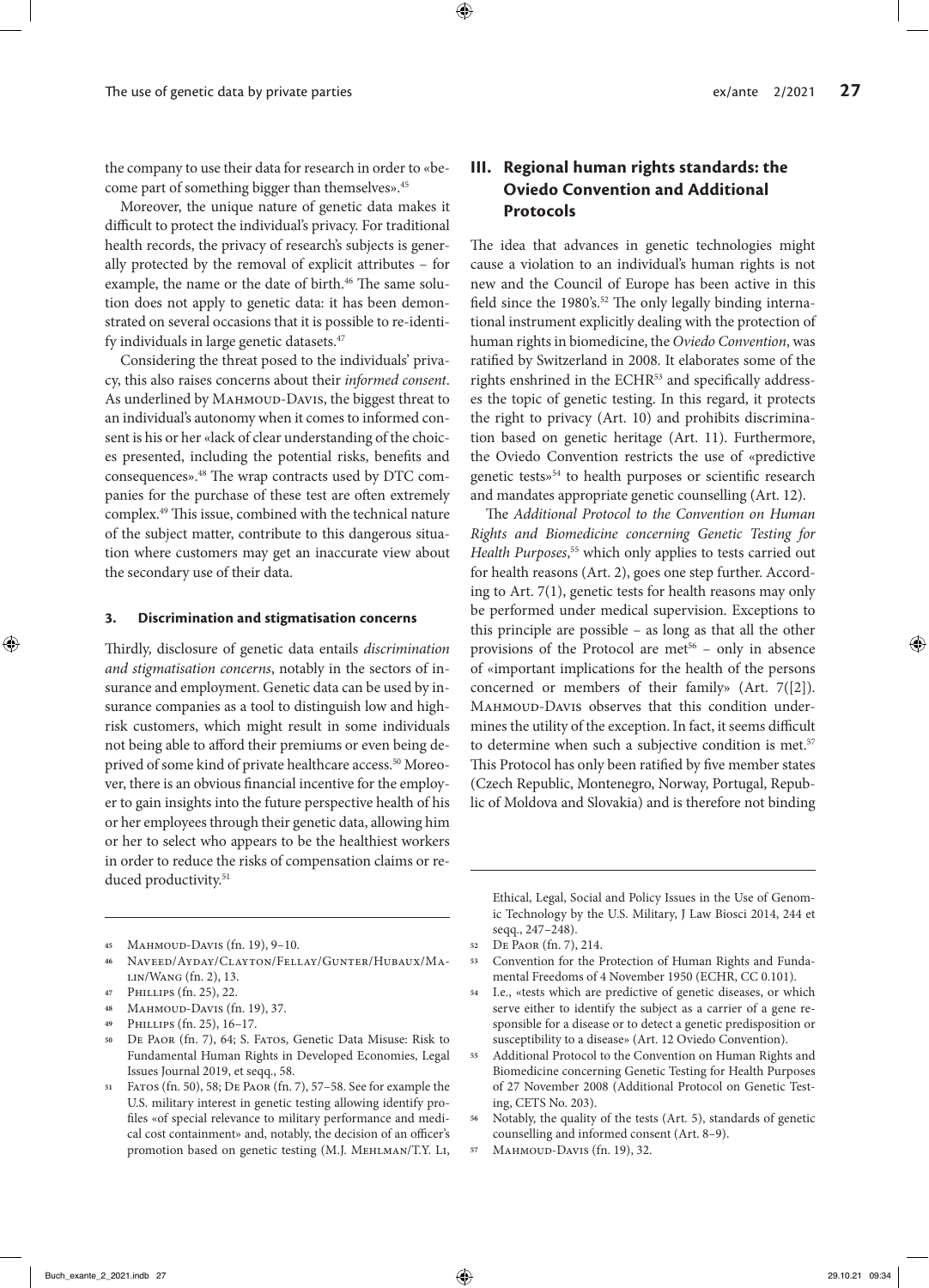upon Switzerland.58 However, it is interesting to note that the Committee of Ministers of all the 47 Member States of the Council of Europe adopted the Protocol.<sup>59</sup> Moreover, the Protocol received the endorsement of several highly relevant stakeholders, such as the European Society of Human genetics, which welcomed its entry into force in 2018.60

Finally, since the business model of DTC companies is often based on the transfer of their client data for research purposes, it is important to address the principles underlined in the *Additional Protocol to the Convention on Human Rights and Biomedicine, concerning Biomedical Research*. 61 The Protocol has neither been signed nor ratified by Switzerland.62 Particularly relevant for DTC companies is the rule prescribed at Art. 13(2)(vii), according to which persons participating in research projects should be informed of «any foreseen potential further uses, including commercial uses, of the research results, data or biological materials». Moreover, Art. 13(1) prescribes that research subjects should be given «adequate information in a comprehensible form». The same concept is reiterated by the *UNESCO Declaration on Bioethics and Human Rights*, which stipulates that information should be provided to participants in a «comprehensible» manner (Art.  $6[2]$ ).<sup>63</sup> In fact, from a human rights perspective, the consent is free and informed if not only is given based on

- **<sup>58</sup>** Chart of signatures and ratifications of Treaty 203, https:// www.coe.int/en/web/conventions/full-list/-/conventions/ treaty/203/signatures?p\_auth=WnN2s8OP, accessed 16 September 2021.
- **<sup>59</sup>** L. Lwoff, Council of Europe adopts protocol on genetic testing for health purposes, Eur J Hum Genet 2009, et seqq., 1374.
- **<sup>60</sup>** ESHG welcomes the Council of Europe's new protocol on genetic testing, https://www.eshg.org/index.php?id=910&tx\_ news\_pi1%5Bnews%5D=11&tx\_news\_pi1%5Bcontroller%5 D=News&tx\_news\_pi1%5Baction%5D=detail&cHash=6fb03 b4669aef46b5b46ffe0c41faa8f, accessed 16 September 2021.
- **<sup>61</sup>** Additional Protocol to the Convention on Human Rights and Biomedicine concerning Biomedical Research, Council of Europe of 25 January 2005 (Additional Protocol on Biomedical Research, CETS No.195).
- **<sup>62</sup>** Chart of signatures and ratifications of Treaty 195, https:// www.coe.int/en/web/conventions/full-list/-/conventions/ treaty/195/signatures?p\_auth=mBoZxP6r, accessed 16 September 2021.
- **<sup>63</sup>** Universal Declaration on Bioethics and Human Rights of 19 October 2005 (2005 UNESCO Declaration). Contrary to the Oviedo Convention, the 2005 UNESCO Declaration is an instrument of soft law i.e., has a non-binding nature) (R. An-DORNO, Global bioethics at UNESCO: in defence of the Universal Declaration on Bioethics and Human Rights, Journal of Medical Ethics 2007, 150 et seqq., 151).

objective information, but also if the information is «sufficiently clear and suitably worded» for the subject.<sup>64</sup>

Building on the legal framework set out by the Council of Europe, I will discuss the latest developments in the Swiss legislation.<sup>65</sup>

# **IV. The 2007 HGTA and why the revision was necessary**

Based on the mandate enshrined at Art. 119(2)(f) of the Federal Constitution of the Swiss Confederation,<sup>66</sup> HGTA came into force on 1 April 2007.<sup>67</sup> This federal act aims to protect human dignity and personality; to prevent improper genetic testing and the improper use of genetic data; as well as to ensure the quality of genetic tests and the way their results are interpreted (Art. 2 HGTA). In light of these goals, it regulates the conditions under which genetics tests can be carried out in the medical field. The tests may only be prescribed by medical doctors (Art. 13 HGTA) and they may not be performed in absence of informed consent (Art. 5 HGTA). The laboratories that perform these tests are subject to authorisation from the competent federal authority (Art. 8 HGTA).

In the last few years, the HGTA was subject to criticism. Firstly, recent scientific developments have radically changed the quality and rapidity of genetic testing, leading to new commercial offers in the field. Consequently, the HGTA was no longer adequate.<sup>68</sup> Secondly, the HGTA only regulated the analysis of hereditary or embryon-

- **<sup>64</sup>** A. Constantin/R. Andorno, Human Subjects in Globalized Health Research, in: Gostin/Mason Meier (eds.), Foundations of Global Health and Human Rights Oxford 2020, 395 et seqq., 405.
- **<sup>65</sup>** It should be noted that the Oviedo Convention was conceived as a framework convention, containing broad and general principles supposed to be developed through the years. (Oxford International Organizations headnote on the Convention for the protection of Human Rights and Dignity of the Human Being with regard to the Application of Biology and Medicine: Convention on Human Rights and Biomedicine, https:// opil.ouplaw.com/view/10.1093/law-oxio/e635.013.1/law-oxio -e635?prd=OPIL, accessed 16 September 2021). These principles are addressed to Member States having signed the Convention. Thus, they do not directly apply to private parties. It is each Member State's obligation to provide adequate protections. (CONSTANTIN/ANDORNO [fn. 64], 407).
- **<sup>66</sup>** Federal Constitution of the Swiss Confederation of 18 April 1999 (FC, CC 101).
- **<sup>67</sup>** L. Gallegos Lopéz, Information génétique, une nouvelle source de discrimination PhD thesis University of Lausanne 2011, 263–264.
- **<sup>68</sup>** Message concernant la loi fédérale sur l'analyse génétique humaine, 5 July 2017, FF 2017 048, 5261–5263.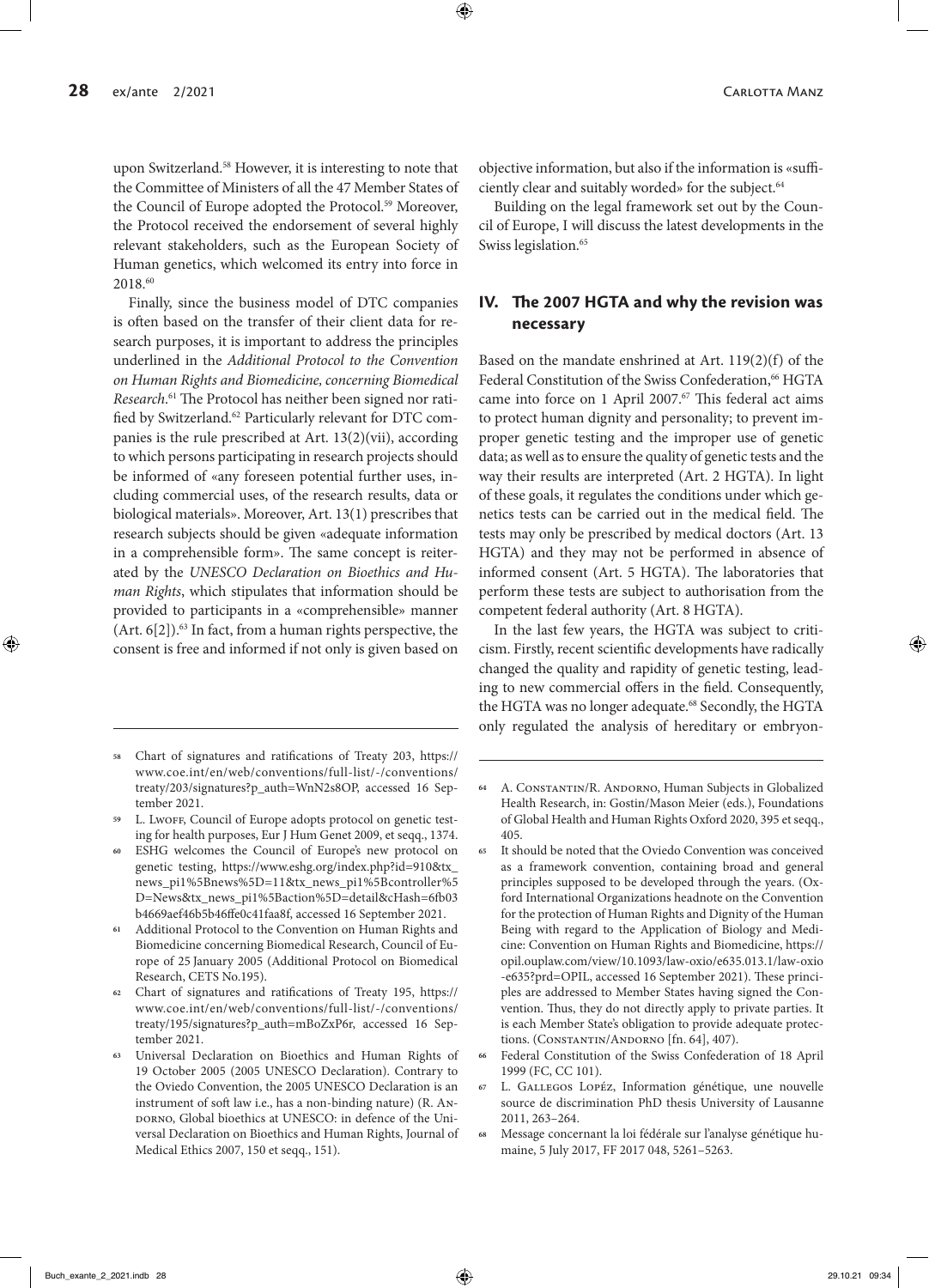ic characteristics in the medical field. It was not clear whether analysis outside this field (for example, the ones concerning ancestry) were permitted or not.<sup>69</sup> On 15 June 2018, the Federal Assembly adopted the revised version of the HGTA («nHGTA»).<sup>70</sup> The nHGTA and the two ordinances which were revised accordingly<sup>71</sup> are expected to come into force in 2022.72

# **V. The new HGTA project as a response to new developments in genetic analysis**

#### **A. The new scope**

The revision has considerably expanded the scope of the HGTA. The Act now covers genetic analyses carried out *outside the medical field* (Art. 1[2][b] nHGTA) as well as those *relating to non-hereditary characteristics* (Art. 2[1] nHGTA)*. <sup>73</sup>* The latter are subject to more lenient regulation, because they may only directly affect the individual concerned.74 The extension of the scope was the necessary answer to the insecurity regarding the genetic analyses not covered in the previous version of the law.

#### **B. Exploring the key criterion of «medical field»**

The HGTA's new scope has to be seen in conjunction with the following idea: different types of genetic analysis need to be regulated differently depending on the possible consequences of their misuse.75 In light of this principle, I will explore the distinction formulated by the law between genetic analysis in and outside the «medical field» *(medizinischer Bereich / domaine médical / ambito medico).*

Concerning genetic analysis *in the medical field*, the requirements remain essential unchanged from the previous version of the law. However, two innovations merit to be highlighted. Firstly, under certain conditions, the Federal Council has now the option to authorise other healthcare specialists – like pharmacists or dentists – to carry out these tests (Art. 20[3] nHGTA).<sup>76</sup> Secondly, the nHGTA regulates the fate of «surplus information» *(Überschussinformationen / informations excédentaires / informazioni in eccesso)* obtained from a genetic analysis: the individual concerned has the option to decide which bits of information he or her would like to know (Art. 27 nHGTA). These requirements are partially in line with the Additional Protocol on Genetic Testing, which also prescribes medical supervision for health-related genetic tests. However – conversely to Art. 7(2) of this Protocol – the nHGTA does not provide any exceptions in the case of absence of «important implications for the health of the persons concerned or members of their family».

When it comes to genetic tests *outside the medical field*, the nHGTA draws a distinction between the tests aiming to find particularly sensitive characteristics and the others. The *first group* concerns physiological characteristics that may influence an individual's lifestyle; personal characteristics such as character, behaviour, intelligence, preferences or abilities; and characteristics relating to the individual's origins (Art. 31[1] nHGTA). These characteristics may not contain any medically relevant information, but they are still considered sensitive, and they need a special protection.77 Consequently, as required for tests in the medical field, they may only be prescribed by a healthcare professional (Art. 34 nHGTA) and the laboratories that perform these tests are subject to authorisation (Art. 35 nHGTA). However, it is not allowed to communicate any surplus information to the individual in question. The *second group* concerns characteristics that have nothing to do with health and that the authorities considered to entail a minimal risk of abuse (Art. 31[2] nHGTA). In this case, the genetic analysis can be delivered directly to the

Questions et réponses sur la révision totale de la LAGH, accessed 23 16 September 2021).

**<sup>69</sup>** FF 2017 048 (fn. 68), 5263.

**<sup>70</sup>** Projet de la Loi fédérale sur l'analyse génétique humaine, https://www.bag.admin.ch/bag/fr/home/medizin-und-for schung/genetische-untersuchungen/aktuelle-rechtsetzungsp rojekte1.html à Documents concernant la révision totale de la LAGH → Projet concernant la LAGH, accessed 16 September 2021.

**<sup>71</sup>** Ordonnance sur l'analyse génétique humaine of 14 February 2007 (OAGH, CC 810.122.1); Ordonnance sur l'établissement de profils d'ADN en matière civile et administrative of 14 February 2007 (OACA, CC 810.122.2). For more details on the OAGH, see: M. BOLLER, Revision of the Regulation on Genetic Testing Life Science Recht 2020, 177 et seqq., 177–182.

**<sup>72</sup>** Révision de la loi fédérale sur l'analyse génétique humaine (fn. 5).

**<sup>73</sup>** FF 2017 048 (fn. 68), 5271.

**<sup>74</sup>** FF 2017 048 (fn. 68), 5276.

**<sup>75</sup>** As well as the different needs of the persons concerned, notably when it comes to children and persons incapable of judgement (Révision totale de la loi fédérale sur l'analyse génétique humaine [LAGH] – Questions et réponses, https://www. bag.admin.ch/bag/fr/home/medizin-und-forschung/genet ische-untersuchungen/aktuelle-rechtsetzungsprojekte1.html  $\rightarrow$  Documents concernant la révision totale de la LAGH  $\rightarrow$ 

**<sup>76</sup>** Rapport explicatif concernant la révision totale de l'ordonnance sur l'analyse génétique humaine (OAGH), https://www. bag.admin.ch/bag/fr/home/medizin-und-forschung/genetische-untersuchungen/aktuelle-rechtsetzungsprojekte1.html  $\rightarrow$  Documents concernant la révision totale de la LAGH  $\rightarrow$ OAGH – Rapport explicatif, accessed 16 September 2021.

**<sup>77</sup>** FF 2017 048 (fn. 68), 5273.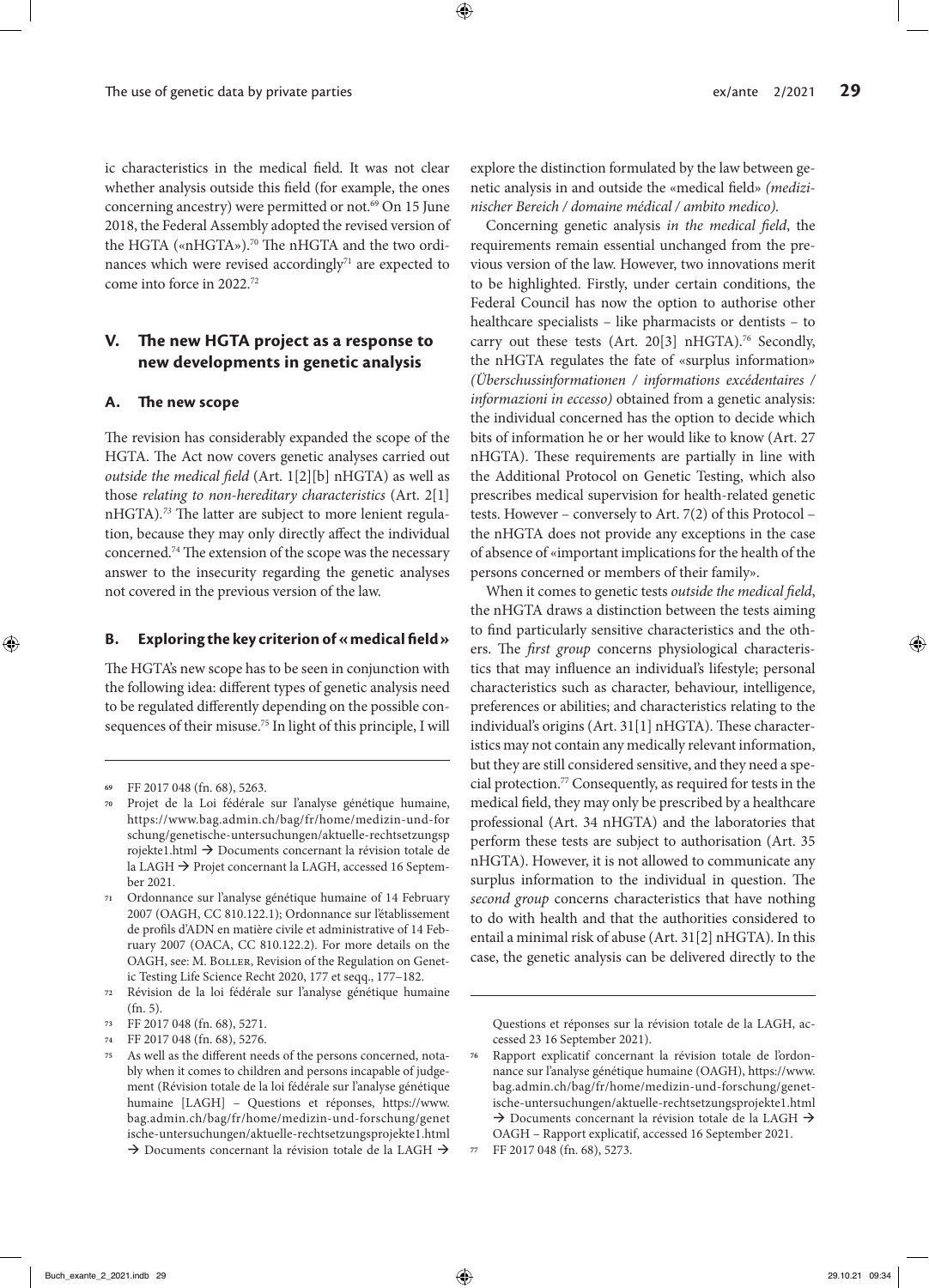customer without medical supervision and the laboratories are not subject to any authorisation.78

Applying this new regulation to the DTC genetic testing market analysed in the previous sections, the Swiss response to the problems of *medical supervision and genetic counselling* seems clear. The only genetic tests that Swiss customers will be able to purchase on the Internet will be those concerning non-medical and non-sensitive information.79

While the different categories may seem clear in the law, it will be challenging to apply them in practice. The distinguishing criterion between the medical and the non-medical field is the purpose of examination. The same test aiming to optimise the nutrition of a person can be qualified as medical or non-medical depending on the situation in which it is ordered.<sup>80</sup> Moreover, most companies are not limited to offer one type of genetic test and the line between the different tests is often blurred.<sup>81</sup>

Furthermore, this distinction fails to address the issue of third-interpretation websites.82 Will these websites become completely unavailable in Switzerland in 2022? Will it be possible to have a partial access to the services, which do not concern health and sensitive information? Overall, the solution proposed by the nHGTA runs the risk of becoming more theoretical than practical. If the aim of the drafters was to prohibit direct access to sensitive genetic information, it will be extremely difficult to implement it in practice.

#### **C. The processing of genetic data**

I will now analyse how the standards outlined in the nHGTA address the informed consent criterion.

Concerning *the right to privacy* and the processing of genetic data, the current legislation refers to the obligation of professional secrecy as stipulated in Art. 321–321a of the Swiss Criminal Code<sup>83</sup> as well as to the federal and cantonal data protection regulations (Art. 7 HGTA). The new law goes one step further and introduces an article regulating specifically the re-use of genetic data. Art. 12(1) nHGTA (as the Additional Protocol on Genetic Research) stipulates that genetic data and genetic samples may only be re-used if the person concerned has given his or her *free*, *express and informed consent*. The law also states that this data may be used for other purposes in an anonymised form if the subject has been informed in advance and has not objected (Art. 12[2] nHGTA). Consequently, a DTC company that transfers its client's genetic data without their consent would breach Art. 12 nHGTA.84

According to FF 2017 048, in order to fulfil the condition of «free, express and informed consent», the intended purpose must be sufficiently defined and explained, which also entails providing the location and duration of this planned re-use.<sup>85</sup> This solution pursues the principle of the purpose of data processing, according to which personal data may only be processed for the purpose indicated at the time of collection, that is evident from the circumstances, or that is provided for by law (Art. 4[3]of the Federal Act on Data Protection).<sup>86</sup>

However, the inclusion of these elements may not be sufficient to consider the criterion of informed consent completely fulfilled from a human rights perspective. While Switzerland has not ratified the Additional Protocol on Biomedical Research and the 2005 UNESCO Declaration does not impose binding obligations, some important lessons can nonetheless be drawn from these instruments.

As we have seen above, the information required to consider consent «free and informed» should be sufficiently

**<sup>78</sup>** FF 2017 048 (fn. 68), 5274.

**<sup>79</sup>** This means that you will, for instance, be able to buy a genetic tests promising insight about your predisposition to like sweet food better than salty. However, you will not be able to discover which percentage of ancestors were Scandinavian. (Similar conclusion: J. VASELLA, Totalrevision des GUMG, Swissblawg 2017, https://swissblawg.ch/2017/08/totalrevision-des-gumg. html, accessed 16 September 2021).

For example, a nutrigenetic test imposed to an overweight individual in order to define an appropriate therapy opposed to a test bought by an individual in perfect health who is curious about its metabolism (LANG/GSCHMEIDER/GRUBER/WUKETich/Kinz/Karavas/Winkler/Schumann/Burri/Griessler ([fn. 2], 258–259).

**<sup>81</sup>** Phillips (fn. 25), 18.

**<sup>82</sup>** In their 2019 study, Nelson and others found that 89% of the DTC customers participating in the survey downloaded their raw data. Among them, 94% used at least one third interpretation website (S. C. NELSON/D. J. BOWEN/S. M. FULLERTON, Third-Party Genetic Interpretation Tools: A Mixed-Methods Study of Consumer Motivation and Behavior, Am J Hum Genet 2019, 122 et seqq., 122).

**<sup>83</sup>** Swiss Criminal Code of 21 December 1937 (SCC, CC 311.0).

**<sup>84</sup>** For the use of genetic data and genetic samples in research concerning human diseases and the human body, the individual's right to self-determination is already protected by Art. 16–17 of the Federal Act on Research involving Human Beings of 30 September 2011 (HRA, CC 810.30). It was therefore justified to introduce a similar standard for purposes other than research within the meaning of the nHGTA (FF 2017 048 [fn. 68], 5326).

**<sup>85</sup>** FF 2017 048 (fn. 68), 5325.

**<sup>86</sup>** Federal Act on Data Protection of 19 June 1992 (FADP, CC 235.1).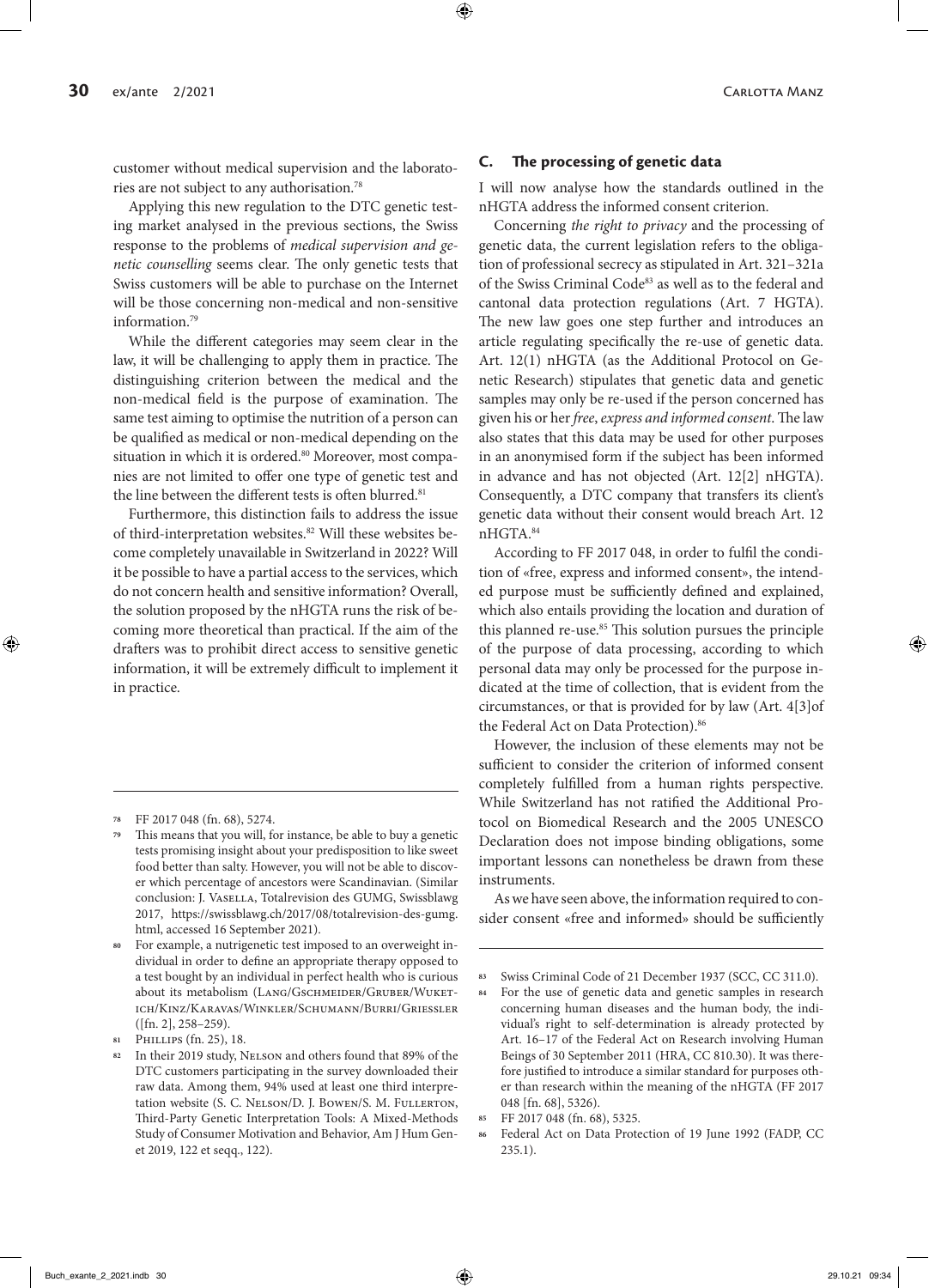clear and comprehensible to the specific person undergoing the genetic analysis. It has already been acknowledged that this may be difficult in several situations (e.g., subjects not familiar with science or with limited education) $87$ and the use of online contracts (as the ones proposed by DTC companies) came with new challenges. The volatility of «tick this box for approval» formulas makes it easier to consent without having achieved full comprehension of terms and conditions.<sup>88</sup> The required details should not be hidden under a mound of other information – as is often the case in contracts for smartphone applications.<sup>89</sup> The contracts need to be shorter and formulated using simple concepts that every customer can understand.<sup>90</sup> In addition, online consent should always be opt-in (express consent) rather than opt-out (presumed consent).<sup>91</sup>

# **D. Threat of genetic discrimination: the sectors of employment and insurance**

Art. 4 HGTA states that «no one may be discriminated against on grounds of his or her genetic material». Discrimination is prohibited only when it is not objectively justified.<sup>92</sup> This provision clarifies Art. 8(2) FC which does not explicitly mention genetic heritage as a discriminatory criterion.<sup>93</sup> However, the nHGTA does not provide a special civil or criminal sanction to protect those who consider themselves victims of genetic discrimination.<sup>94</sup> For this reason, FF 2017 048 underlines that Art. 4 HGTA acquires a practical significance only in connection with other provisions. For instance, one could imagine a contractual clause that provides for unjustified unequal treatment based on genetic characteristics. In this case, the

consequence would be the invalidity of the clause based on Art. 20 of the Swiss Code of Obligations<sup>95</sup>.<sup>96</sup>

This issue regulated in more detail in the field of employment (Art. 38–41 nHGTA) and insurance (Art. 42– 44 nHGTA).

In the field of insurance, insurance companies are in principle forbidden to request a genetic test from their clients (Art. 42 nHGTA). However, they may request the disclosure of prior tests results for private insurance contracts that do not fall under the scope of Art. 43 nHGTA – for example private health insurance, as well as for life and voluntary invalidity insurance above a certain amount.<sup>97</sup> In these cases, discrimination based on genetic heritage is therefore accepted.

In the field of employment, the employer can request the employee to undergo genetic analysis if the purpose is to determine characteristics relevant for the position occupied (Art. 38 nHGTA). As underlined by JUNOD, the genetic analysis should «target the suspicion of a given existing disease».<sup>98</sup> The employer cannot require the employee to undergo a predictive genetic test (Art. 39 nHGTA), except when the strict requirements set out by Art. 40 nHGTA are met.

If this issue generated a significant amount of discussion in 2007, this was not the case in the latest revision of the law and the media devoted little attention to this topic. There is no available statistics regarding the extent to which genetic analyses are used in these sectors.<sup>99</sup> Beside a few minor changes, the nHGTA remains in line with the existing law,<sup>100</sup> and continues to avoid tackling specific sanctions to protect individuals against genetic discrimination.

**<sup>87</sup>** Constantin/Andorno (fn. 64), 405.

- M. van Hoof/G. WIDDERSHOVEN, Informed Consent in Online Research: The Need for New Ways of Addressing Research Subjects, AME Medical Journal 2017, 109 et seqq., 1.
- **<sup>89</sup>** According to a recent study, it takes nearly one hour to read the terms and conditions of a smartphone application (Mahmoud-Davis [fn. 19], 38).
- **<sup>90</sup>** Kalokairinou/Howard/Slokenberga/Fisher/Flatscher-Thoni/Hartlev/van Hellemondt/Juskevicius/ Kapelenska-Pregowska/Kovac/Lovrecic/Nys/de Paor/ Phillips/Prudil/Rial-Sebbag/Romeo Casabona/Sandor/ Schuster/Soini/Sovig/Stoffel/Titma/Trokanas/Borry (fn. 15), 127.
- **<sup>91</sup>** H. C. Stoekle/J. F. Deleuze/G. Vogt/C. Herve, Vers un consentement éclairé dynamique, Med Sci (Paris) 2017, 188 et seqq., 189.
- **<sup>92</sup>** FF 2017 048 (fn. 68), 5311.
- **<sup>93</sup>** Gallegos Lopéz (fn. 67), 265.
- **<sup>94</sup>** FF 2017 048 (fn. 68), 5311–5312.
- **<sup>95</sup>** Federal Act on the Amendment of the Swiss Civil Code (Part Five: The Code of Obligations) of 30 March 1911 (SCO, CC 220).
- **<sup>96</sup>** FF 2017 048 (fn. 68), 5311–5312.
- **<sup>97</sup>** C. Bram/T. Szucs, Is It Desirable That I Must Disclose My Genetic Data to Swiss Private Medical Insurances?, Public Health Genomics 2016, 251 et seqq., 252.
- 98 V. Juno**D**, Genetic Analyses in the Insurance and Employment Contexts in Switzerland, in: Khoury/ Blackett/Vanhonnaeker (eds.), Genetic Testing and the Governance of Risk in the Contemporary Economy – Comparative Reflections in the Insurance and Employment Law Contexts Cham 2020, 317 et seqq., 294.
- **<sup>99</sup>** Juond (fn. 98), 307.
- **<sup>100</sup>** FF 2017 048 (fn. 68), 5289–5290.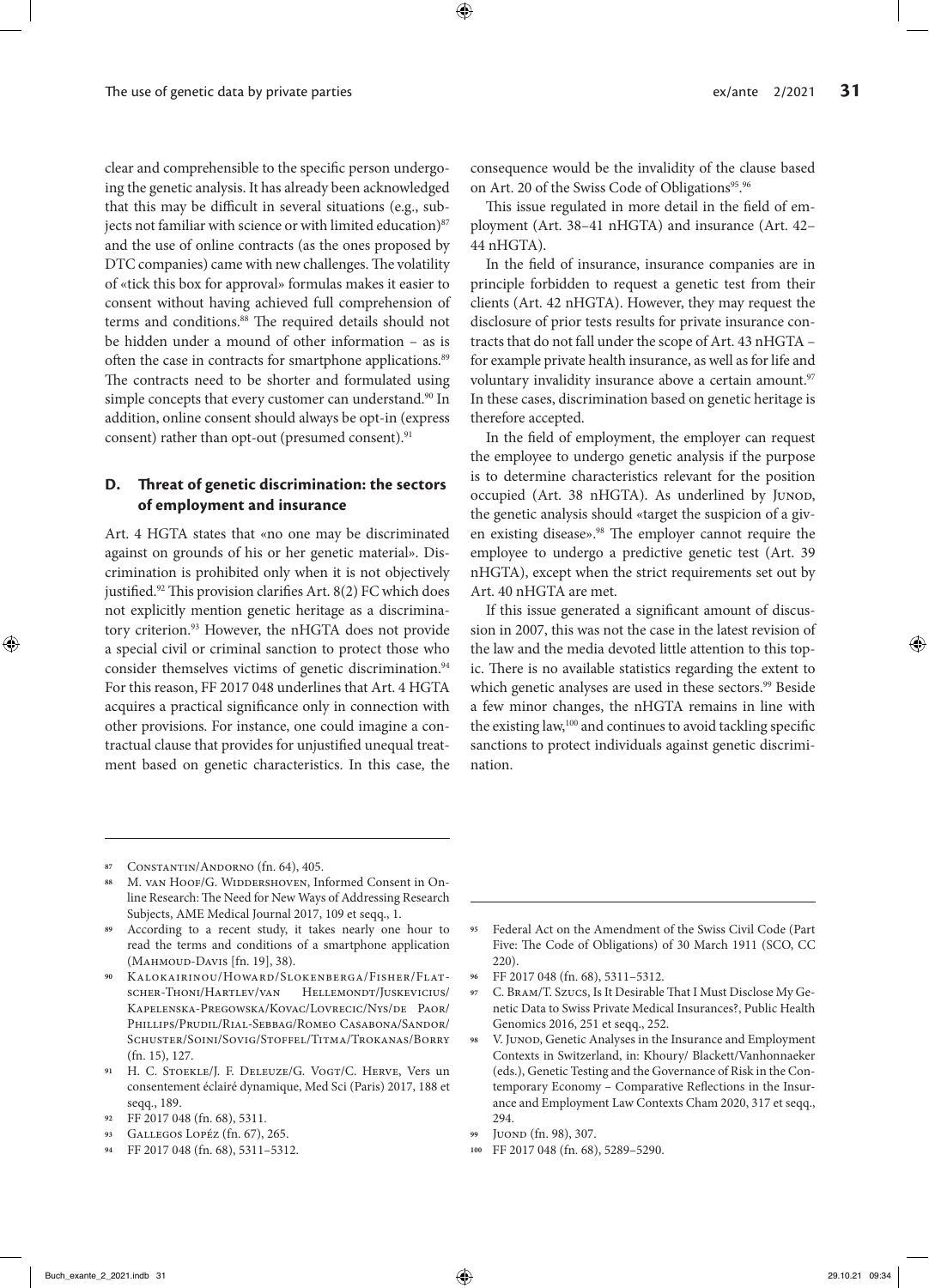# **E. The international market and the applicability of the nHGTA**

The offer of DTC genetic testing is predominately international, and in the majority of cases the purchase of these tests takes place on the Internet. In the previous sections, we concluded that only tests revealing non-health-related and non-sensitive characteristics could be proposed to clients directly on the Internet.

As already mentioned by SCHOTT and MAYORAZ, the enforcement of the nHGTA provisions concerning DTC genetic testing could be difficult.101 The nHTGA does not explicitly address the question of how the authorities will guarantee that the provisions will be respected in case of a transfer of genetic data abroad.102 The only possibility would be to proceed against the individuals themselves who order non-authorised genetic tests from foreign companies.<sup>103</sup> Moreover, as already stressed by JUNOD, the problem of the international applicability of the nHGTA also concerns genetic analysis in the sector of employment and insurances.<sup>104</sup>

# **VI. Where does Switzerland stand in light of the fragmented European legal framework?**

Since 2015, the Food and Drug Administration has granted authorisation to order health-related and non-health-related DTC genetic tests in the United States.105 In Europe, the situation is more complicated: according to the extensive study conducted by Kalokairinou and others in 2018, there is a wide spectrum of laws regarding genetic testing.106 On one end, we find France, where only certain types of health-related genetic tests can be carried out, and the supervision of a healthcare professional is always

- 101 M. SCHOTT/J. MAYORAZ, Totalrevision des Bundesgesetzes über genetische Untersuchungen beim Menschen: Neue Regelungen für Untersuchungen ausserhalb des medizinischen Bereichs und für Direct-to-Consumer Gentests, Life Science Recht 2018, 267 et seqq., 273.
- **<sup>102</sup>** Lang/Gschmeider/Gruber/Wuketich/Kinz/Karavas/ Winkler/Schumann/Burri/Griessler (fn. 2), 288.
- **<sup>103</sup>** Révision totale de la loi fédérale sur l'analyse génétique humaine (LAGH) – Questions et réponses (fn. 75).
- 104 JUNOD (fn. 98), 310.
- **<sup>105</sup>** Stoekle/Mamzer-Bruneel/Vogt/Herve (fn. 36), 9.
- **<sup>106</sup>** Kalokairinou/Howard/Slokenberga/Fisher/Flatscher-Thoni/Hartlev/van Hellemondt/Juskevicius/ Kapelenska-Pregowska/Kovac/Lovrecic/Nys/de Paor/ Phillips/Prudil/Rial-Sebbag/Romeo Casabona/Sandor/ Schuster/Soini/Sovig/Stoffel/Titma/Trokanas/Borry (fn. 15), 126.

mandatory. Hence, DTC tests are completely banned.<sup>107</sup> On the other end, we find the United Kingdom, where there is very little regulation on the topic,<sup>108</sup> and different types of DTC tests can be purchased online or through pharmaceutical chains.109

Switzerland seems to find itself somewhere in the middle. DTC genetic tests are not completely banned, but only the ones giving results on non-health-related and non-sensitive information can be delivered directly to the customer without medical supervision. The Swiss solution therefore seems comparable to the one adopted in Germany or Austria, where only genetic DTC testing in the medical field is explicitly banned.<sup>110</sup>

However, as we have seen before, this solution runs the risk of becoming rather theoretical and the customers may find other ways to obtain the desired information online. Other authors have also underlined a series of questions that remained open after the revision. Some of these questions are directly relevant for DTC testing and have been mentioned in this contribution (like international applicability),<sup>111</sup> while others concern other aspects of genetic testing (like DNA profiling to determine filiation or identity<sup>112</sup> or other issues concerning genetic testing in employment and insurance contexts<sup>113</sup>).

# **VII. Conclusion**

The DTC genetic testing market is in rapid expansion, and it is characterised by a two-sided business model. Furthermore, the collection of customer's genetic data for secondary purposes triggers several human rights issues.

- **<sup>110</sup>** FF 2017 048 (fn. 68), 5293.
- 111 SCHOTT and MAYORAZ (fn. 101), 273-274; JUNOD (fn. 98), 310.
- **<sup>112</sup>** M. Zieger, Abstammungsuntersuchungen nach dem revidierten GUMG, Jusletter, 2 September 2019, 1 et seqq., 25–26.
- **<sup>113</sup>** Junod (fn. 98), 310–313.

**<sup>107</sup>** Kalokairinou/Howard/Slokenberga/Fisher/Flatscher-Thoni/Hartlev/van Hellemondt/Juskevicius/Kapelenska-Pregowska/Kovac/Lovrecic/Nys/de Paor/Phillips/ Prudil/Rial-Sebbag/Romeo Casabona/Sandor/Schuster/ Soini/Sovig/Stoffel/Titma/Trokanas/Borry (fn. 15), 119.

**<sup>108</sup>** A. Hall/T. Finnegan/S. Chowdhury/T. Dent/M. Kroese/H. Burton, Risk Stratification, Genomic Data and the Law, Journal of Community Genetics 2018, 195 et seqq., 197.

**<sup>109</sup>** Kalokairinou/Howard/Slokenberga/Fisher/Flatscher-Thoni/Hartlev/van Hellemondt/Juskevicius/ Kapelenska-Pregowska/Kovac/Lovrecic/Nys/de Paor/ Phillips/Prudil/Rial-Sebbag/Romeo Casabona/Sandor/ Schuster/Soini/Sovig/Stoffel/Titma/Trokanas/Borry (fn. 15), 127.